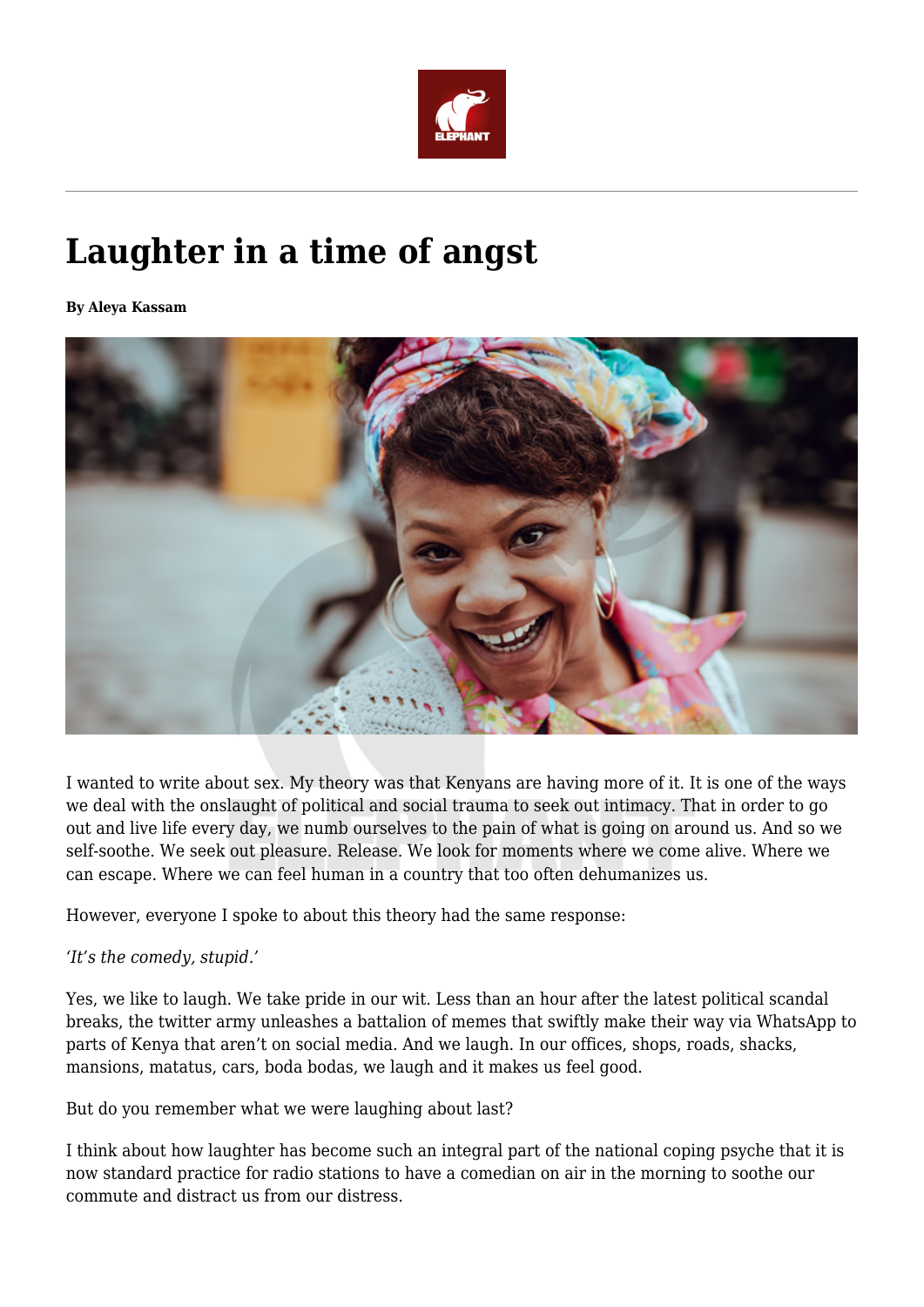When I speak to the comedian and radio presenter Jalan'go (Hot 96) about this, he tells me what we already know; that Kenyans love to laugh about their problems. That we find solace in comedy, but that even as people laugh, the pain is still there. He doesn't smile. It's very dangerous, he says, because you drown yourself in temporary happiness but you can't run away from your permanent situation. He is so different from the Jalan'go I just saw bouncing up on the stage, wisecracks spitting out of every corner of his mouth, laughter bubbling from his belly. He is quieter. I ask him if he thinks we are in a state of angst. He doesn't hesitate before he says, we are not peaceful, we are calm, but make no mistake we are broken to the core.

If we don't laugh, we'll cry.

I remember performing on stage at Kigali's Genocide Memorial Museum. Five Kenyans exorcising the ghosts of our post-election violence. Our heads down as we recited Sitawa Namwalie's poem,

*Would you wield a machete in Burnt Forest, Cut a stranger down? Slash a man as he pleads with you for life, Lead the crowd baying for his blood A human being! He cowered and cried out, bleating like a lamb Innocent of any crime Death unwilling to take him, He died long and hard, way before his time His blood waters your farm like acid rain Would You?*

The audience laughed. Not just giggles. Outright laughter. And we were confused, us Kenyans would be. How was this funny? How could a country like Rwanda, so intimate with this kind of pain, find humour in it?

But then later, I remember being in the audience at the Kenya National Theatre watching a scene take place in Nyayo Torture Chambers from the Too Early For Birds show. The killer held a knife. He spoke about the unspeakable things he would do with that knife. And people giggled. The laughter spread. And I wasn't confused anymore. This was a way of taking back our collective power, of laughing as a form of rebellion.

Because if you get the humour, you share the pain.

I remember as a teenager, watching the grown-ups convulse in laughter as Nyambane danced like the man whose name we couldn't say out loud. How did we go from whispering his name to laughing in his face? It's the beginning of the end, I heard them say.

Like many in my generation, we had grown up studying the way our parents' mouths shifted on their faces. The biting of tongues to stop from saying a thing that could get you disappeared. The sucking of teeth as the country's coffers drained into the pockets of politicians. The twisting of lips in anguish at the humiliation and pain of living in a country that seemed bent on trapping you in perpetual survival mode. But every now and then, reading Wahome Mutahi, looking at Gaddo and Maddo's comics, watching Redykulass, the closed mouths grew into grins. Then cracked into chuckles. And so we learned, us young ones, that if your country is opening its mouth to eat you up, you too open your mouth and laugh in its face. We learned that when you wake up in the morning, and every morning brings a new wave of crap that sits on yesterday's pile of crap, rotting and festering into one massive heap of crap that oozes into your skin and starts to dissolve away hope,